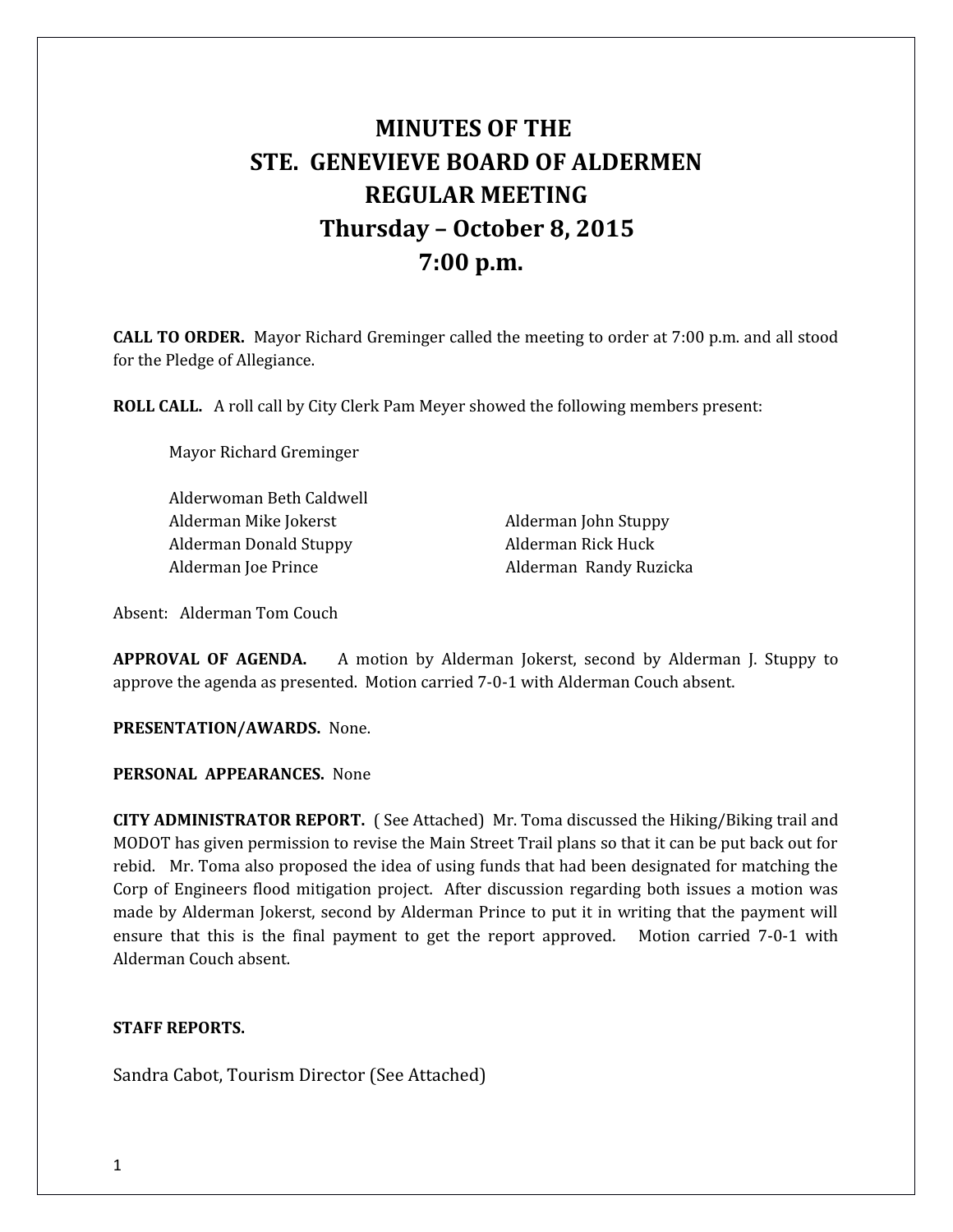Gary Roth, Assistant Field Operations Supervisor (See Attached)

Eric Bennett, Police Chief (See Attached)

**COMMITTEE REPORTS.** Alderman Jokerst reported on the Channel 990/991 meeting and that there will be an open house on October  $17<sup>th</sup>$  from 1 to 4.

**PUBLIC COMMENTS.** None

## **CONSENT AGENDA**

**Minutes – Board of Aldermen – Regular Meeting – September 24, 2015.** A motion by Alderman D. Stuppy, second by Alderman Ruzicka to approve the minutes of the September 24, 2015 regular meeting. Motion carried 7-0-1 with Alderman Couch absent.

**RESOLUTION 2015 – 46**. **A RESOLUTION AUTHORIZING THE MAYOR TO ENTER INTO A POLICE K-9 AGREEMENT WITH NICK CUSANELLI.** A motion by Alderman Prince, second by Alderman D. Stuppy to approve Resolution 2015-46 authorizing the Mayor to enter into a Police K-9 Agreement with Nick Cusanelli. Motion carried 7-0-1 with Alderman Couch absent.

**RESOLUTION 2015 - 47. A RESOLUTION APPOINTING JOSH ROTH TO THE STE. GENEVIEVE PARK BOARD.** A motion by Alderman Huck, second by Alderwoman Caldwell to approve Resolution 2015-47 appointing Josh Roth to the Park Board. Motion carried 7-0-1 with Alderman Couch absent.

**RESOLUTION 2015 - 48. A RESOLUTION APPOINTING DUKE NGUYEN AS ASSISTANT CITY ATTORNEY.** A motion by Alderman Jokerst, second by Alderwoman Caldwell to approve Resolution 2015-48 appointing Duke Nguyen as assistant City Attorney. Motion carried 7-0-1 with Alderman Couch absent.

### **OLD BUSINESS.**

**BILL NO. 4062. AN ORDINANCE OF THE CITY OF STE. GENEVIEVE, MISSOURI AUTHORIZING THE MAYOR TO ENTER INTO THE SECOND AMENDMENT TO THE COMMERCIAL/BUILDING LEASE AGREEEMENT WITH PIVA GROUP NORTH AMERICA, LLC. AND THE CITY OF STE. GENEVIEVE. 2nd READING.** A motion by Alderman Huck, second by Alderman Prince, Bill No. 4062 was placed on its second and final reading, read by title only, considered and passed by a roll call vote as follows: Ayes: Alderwoman Beth Caldwell, Alderman John Stuppy, Alderman Mike Jokerst, Alderman Joe Prince, Alderman Richard Huck, Alderman Randy Ruzicka and Alderman Donald Stuppy. Nays: None Absent: Alderman Couch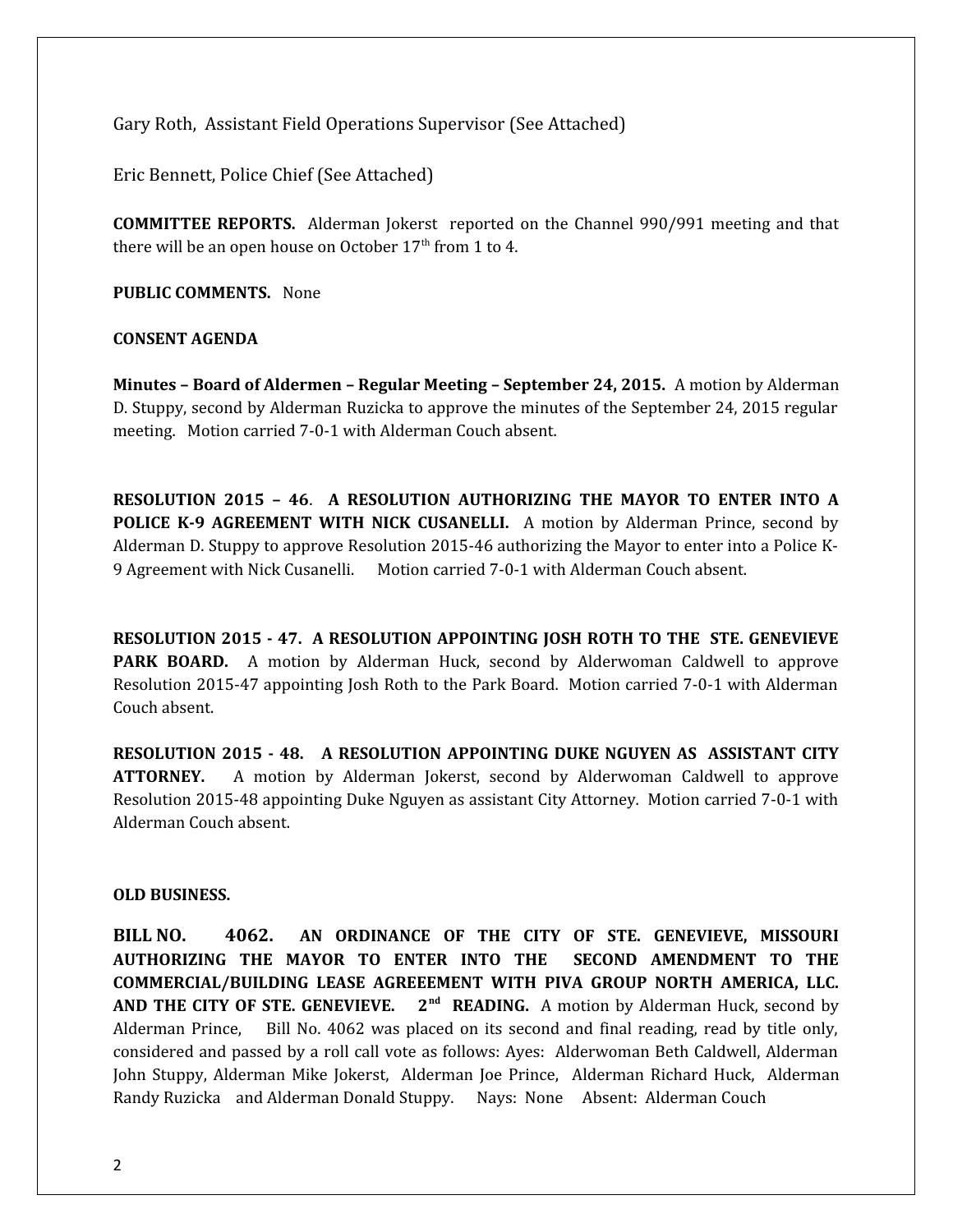Thereupon Bill No. 4062 was declared Ordinance No. 3999 signed by the Mayor and attested by the City Clerk.

**BILL NO. 4063. AN ORDINANCE OF THE GOVERNING BODY OF THE CITY OF STE. GENEVIEVE, MISSOURI AUTHORIZING THE PARTICIPATION IN THE ENERGY LOAN PROGRAM OF THE MISSOURI DEPARTMENT OF ECONOMIC DEVELOPMENT/DIVISION OF ENERGY AND THE EXECUTION OF A LOAN AGREEMENT AND PROMISSORY NOTE TO PROVIDE FUNDS TO FINANCE THE INSTALLATION OR CONSTRUCTION OF ENERGY CONSERVATION MEASURES. 2nd READING.** A motion by Alderman Prince, second by Alderman D. Stuppy, Bill No. 4063 was placed on its second and final reading, read by title only, considered and passed by a roll call vote as follows: Ayes: Alderwoman Beth Caldwell, Alderman John Stuppy, Alderman Mike Jokerst, Alderman Joe Prince, Alderman Richard Huck, Alderman Randy Ruzicka and Alderman Donald Stuppy. Nays: None Absent: Alderman Tom Couch. Thereupon Bill No. 4063 was declared Ordinance No. 4000 signed by the Mayor and attested by the City Clerk.

**BILL NO. 4065. AN ORDINANCE AMENDING CHAPTER 110, MAYOR & BOARD OF ALDERMEN, ARTICLE II; BOARD OF ALDERMEN MEETINGS, SECTION 110.170 DATES FOR MEETINGS OF THE BOARD OF ALDERMEN OF THE STE. GENEVIEVE MUNICIPAL CODE. 2nd READING.** A motion by Alderman Prince, second by Alderwoman Caldwell, to approve Bill No. 4065 with the stipulation that it will only go into effect January 1, 2016, therefore Bill No. 4065 was placed on its second and final reading, read by title only, considered and passed by a roll call vote as follows: Ayes: Alderwoman Beth Caldwell, Alderman John Stuppy, Alderman Mike Jokerst, Alderman Joe Prince, Alderman Richard Huck, Alderman Randy Ruzicka and Alderman Donald Stuppy. Nays: None Absent: Alderman Tom Couch Thereupon Bill No. 4065 was declared Ordinance No. 4001 signed by the Mayor and attested by the City Clerk.

## **NEW BUSINESS.** None.

**OTHER BUSINESS.** A motion by Alderwoman Caldwell, second by Alderman D. Stuppy to allow open burning till December 31, 2015. Motion carried 7-0-1 with Alderman Couch absent.

#### **MAYOR/BOARD OF ALDERMEN COMMUNICATION.** None.

**EXECUTIVE/CLOSED SESSION.** A motion by Alderman Huck, second by Alderwoman Caldwell to go into Closed Session to discuss personnel matters as authorized by Section 610.021(3), RSMO. Motion carried 7-0-1 with the following roll call vote. Ayes: Alderwoman Beth Caldwell, Alderman John Stuppy, Alderman Mike Jokerst, Alderman Joe Prince, Alderman Richard Huck, Alderman Randy Ruzicka and Alderman Donald Stuppy. Nays: None Absent: Alderman Couch. 7:55 p.m. A motion by Alderman Prince second by Alderwoman Caldwell to come out of closed session. Motion carried 7-0-1 with the following roll call vote. Ayes: Alderwoman Beth Caldwell, Alderman John Stuppy, Alderman Mike Jokerst, Alderman Joe Prince, Alderman Richard Huck,